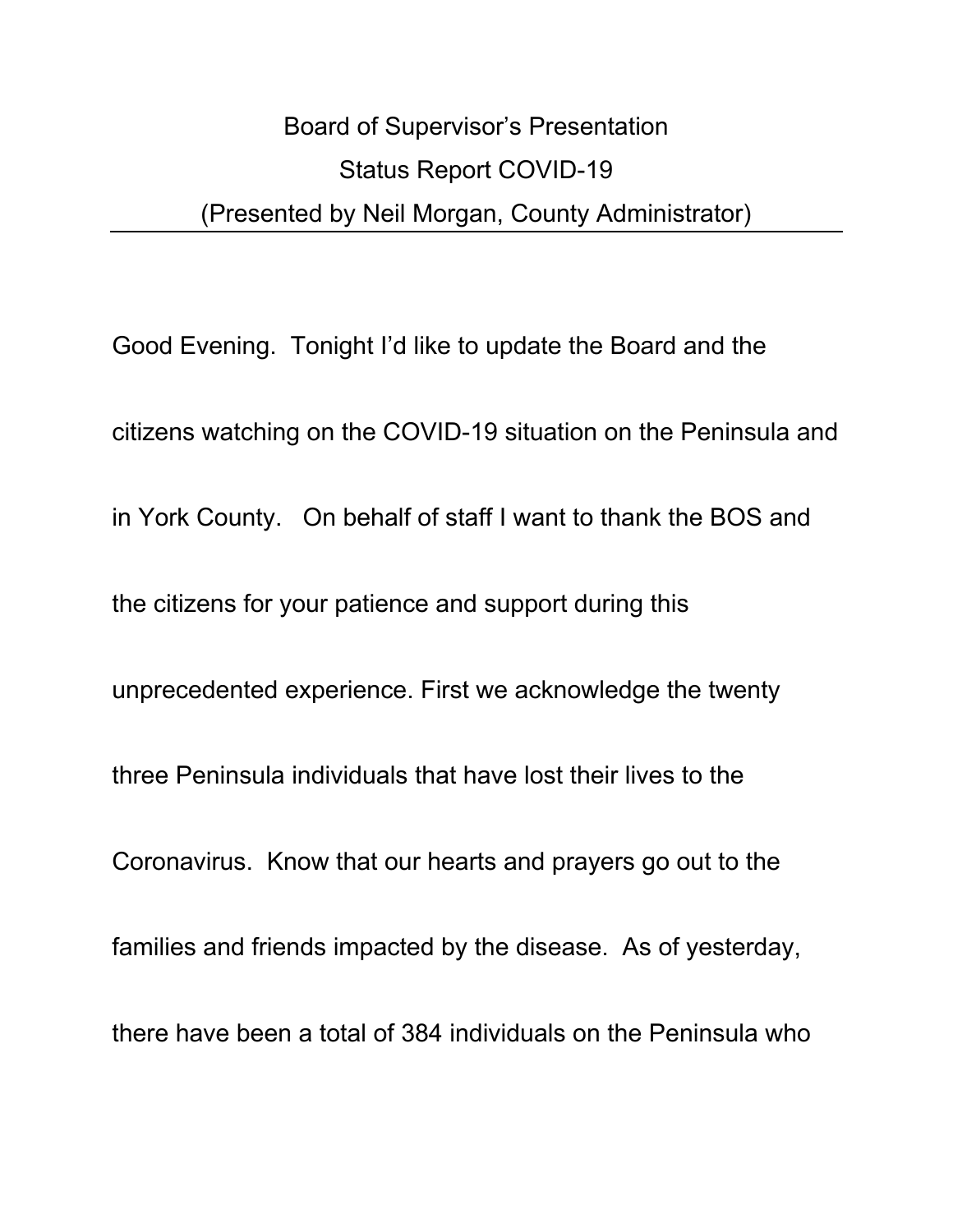have contracted the disease. We wish them well and hope for a speedy recovery.

In a very brief period of time, a great deal has changed and continues to change on a daily and sometimes hourly basis. Today the U.S. has become the epicenter of the virus with approximately 27% of all of the world's reported cases. The Peninsula and York County have not been immune, in fact on some charts we were designated a hot spot. The virus has created physical, emotional and financial impacts for so many. There is some good news. Health experts in Virginia believe that COVID related hospitalizations on the Virginia Peninsula may be declining, and indication that all of our efforts at social distancing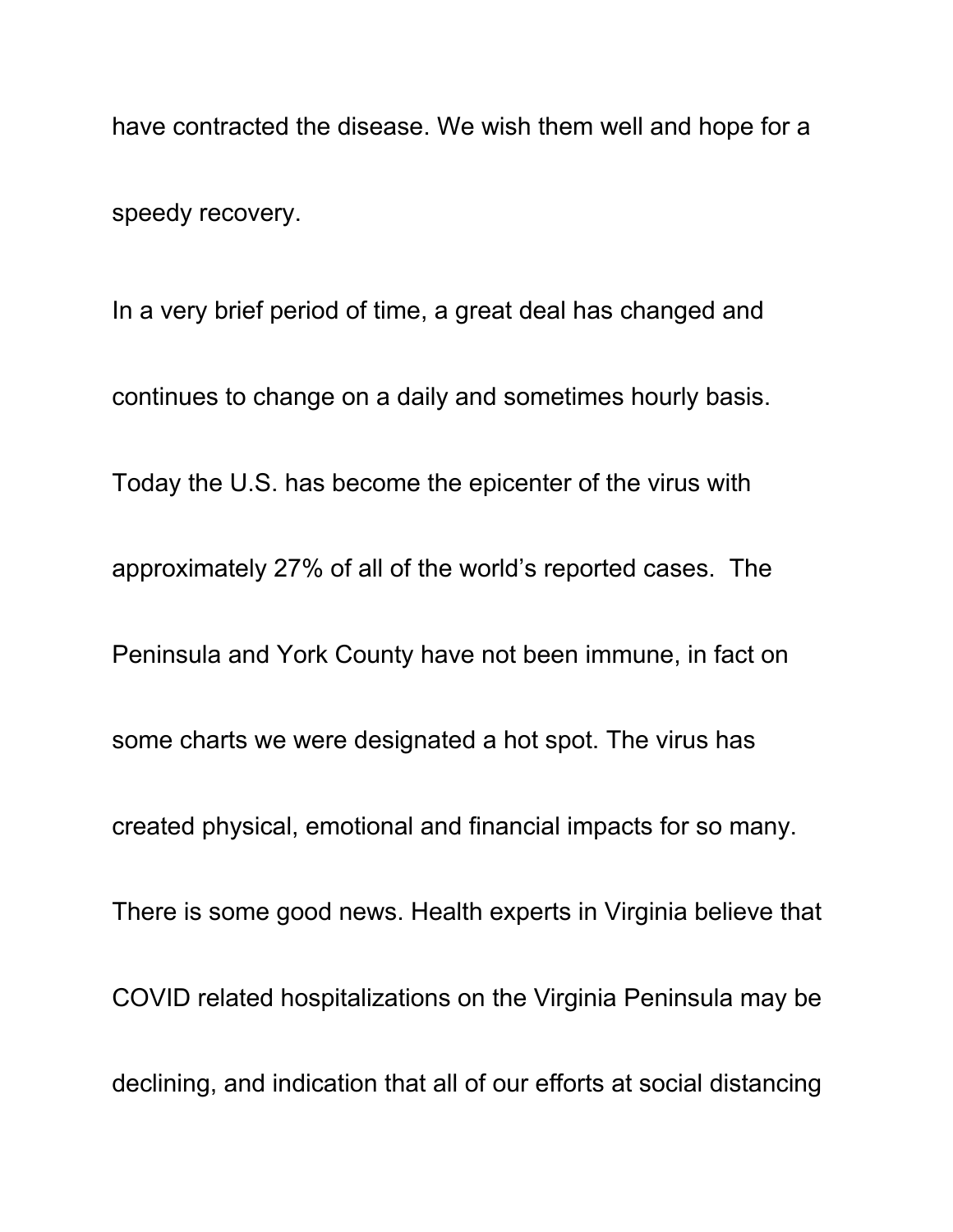are paying off. For tonight's update, let's start with a quick review

of the emergency declarations taken at the federal, state and local

level as a result of the virus's presence, then we'll talk specifically

about what we as a community have done and what we are

planning for in the future.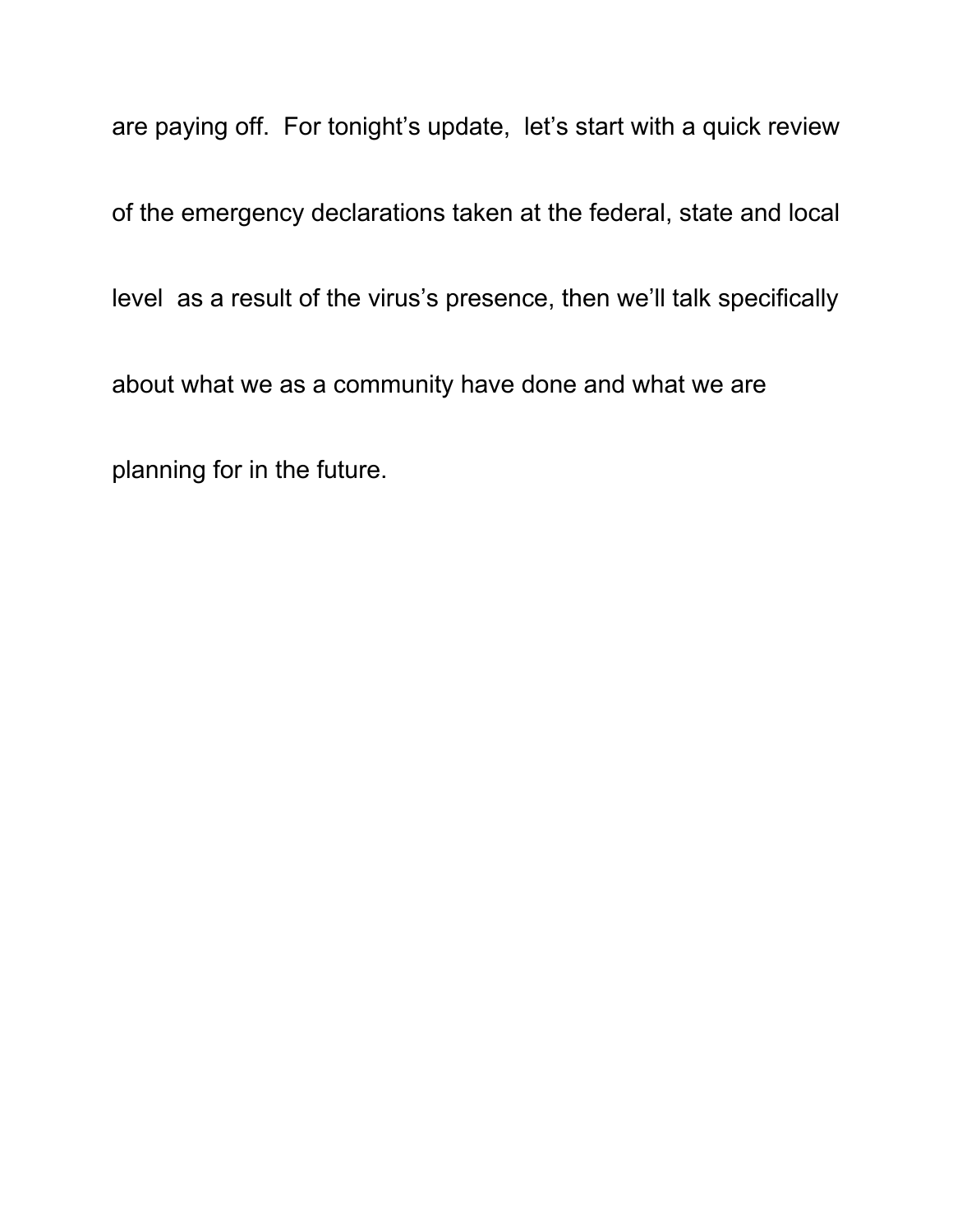## **What we know**

Now, moving forward lets briefly review the timeline of events.

On March 11, 2020, the World Health Organization declared the

COVID-19 outbreak a pandemic.

March 12, 2020, Governor Northam issued Executive Order Fifty-

One declaring a state of emergency for the Commonwealth of

Virginia arising from the novel Coronavirus (COVID-19)

pandemic.

March 13, 2020, the President of the United States declared a national emergency, beginning March 1, 2020, in response to the spread of COVID-19.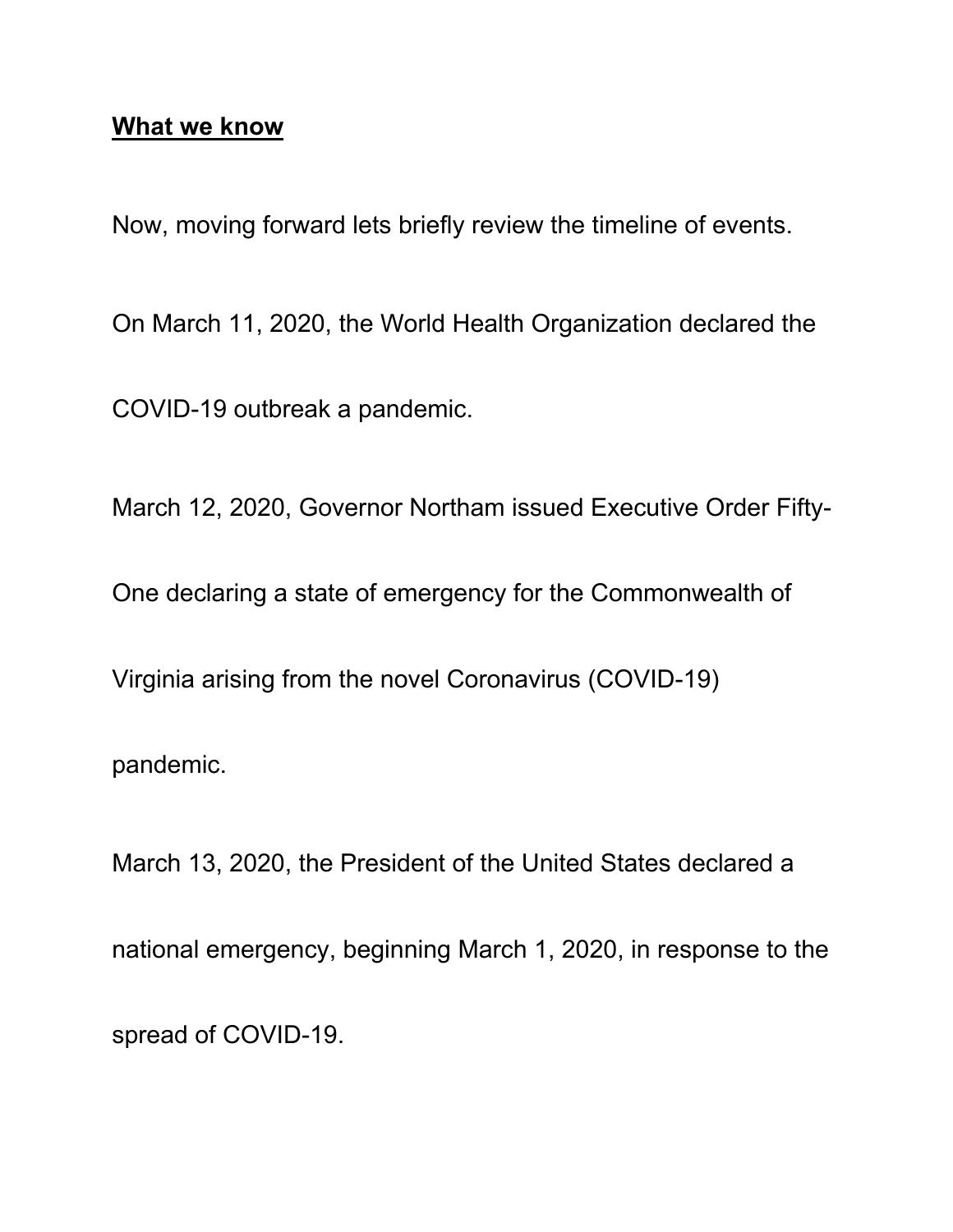March 17, 2020, the Board confirmed the declaration of local

emergency made by the local director of emergency management

on March 13, as modified on March 17, 2020.

March 30, 2020, Governor Northam signed Executive Order 55, a

Temporary Stay At Home, and reinforced Executive Orders 51

and 53 which remain in effect until June 10 unless rescinded by

the Governor. Some specific Virginia restrictions on gatherings

apply until May 8.

#### **What we've done**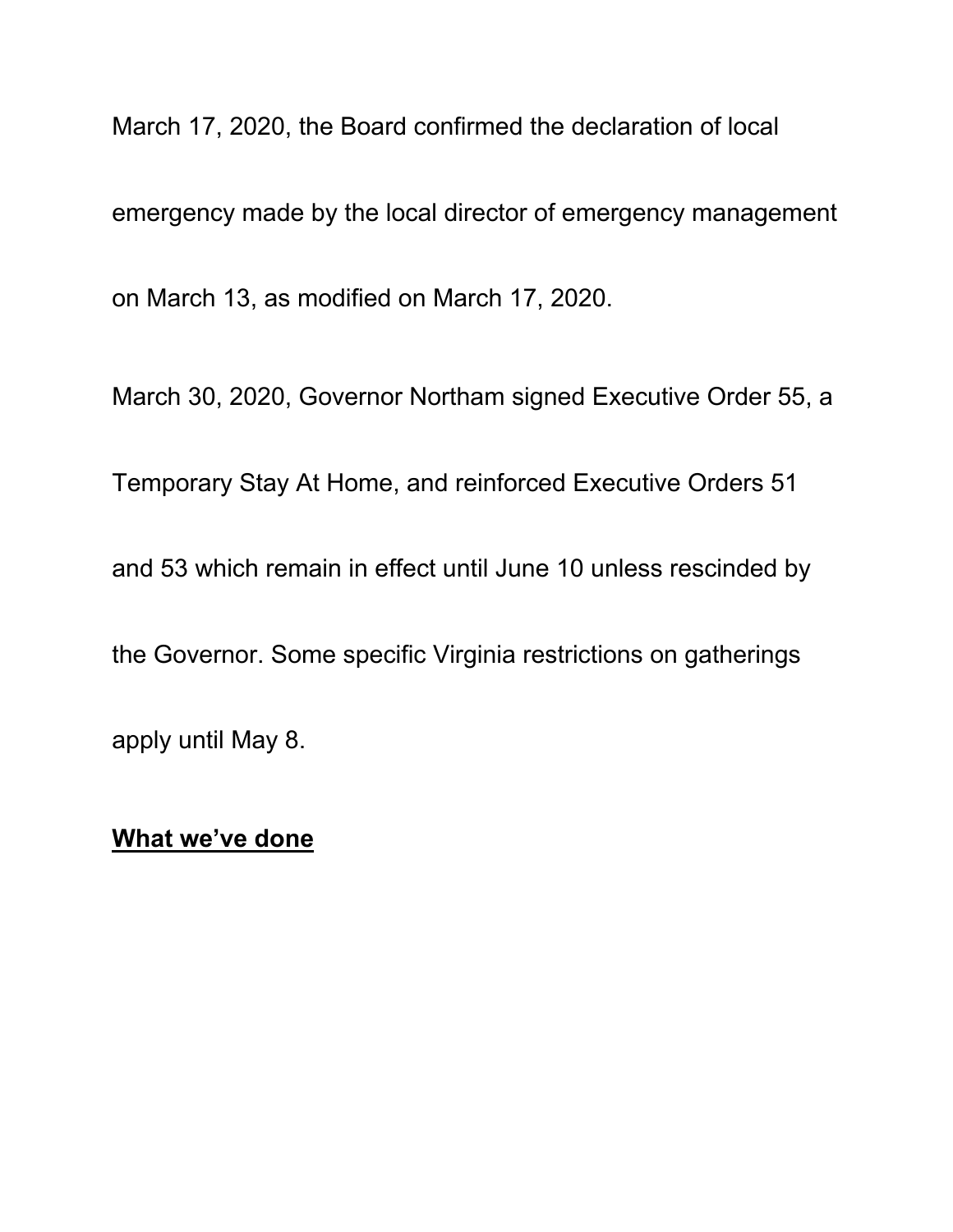My updates relate to three categories; governance, finance and the emergency itself. For simplicity I'll attempt to keep us in that framework tonight.

With regard to governance:

It's because of the hard work of staff we are able to have this meeting tonight on this platform. I'd like to specifically offer my thanks to our Information Technology Department, the County Administration staff as well as the County Attorney's Office for the diligence, hard work, and hours of set up and testing to make this happen. With all of this now done, a virtual meeting has taken place for the EDA and is being arranged for the Planning Commission, as well as others.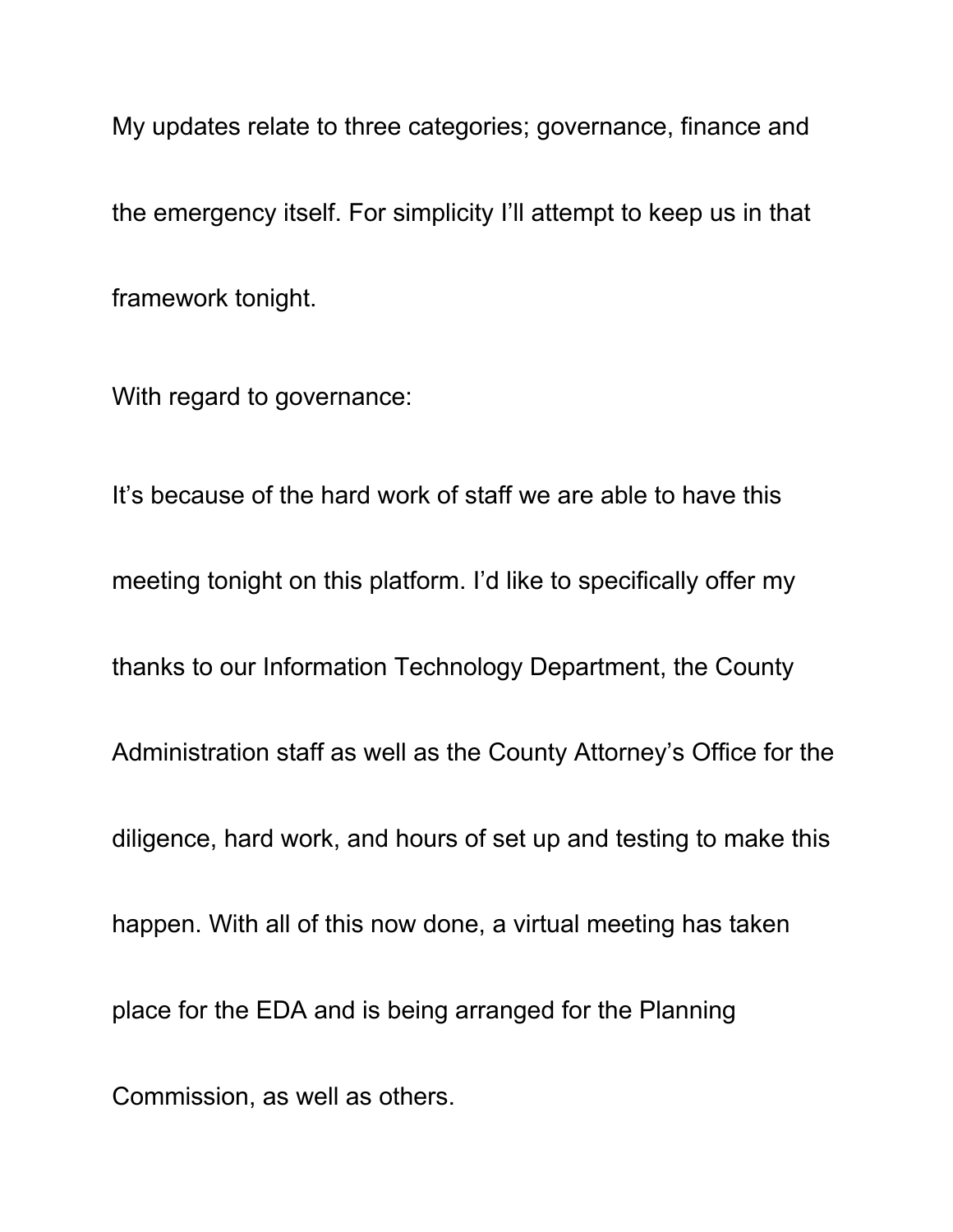Those at home watching, who may have just tuned in, earlier tonight the Board approved four ordinances related to the disaster. The first allows us to hold electronic meetings of this type. The second gives our residents the incentive to do business with us online during the pandemic by waiving the convenience fees for online payments and some temporary interest rate relief. And lastly an ordinance ratified by the BOS endorsing the closure of public facilities.

## **Finances:**

Previously, I shared with you our initial financial response to the pandemic which includes freezing all non-critical open positions; placing on hold the current year CIP projects in order to conserve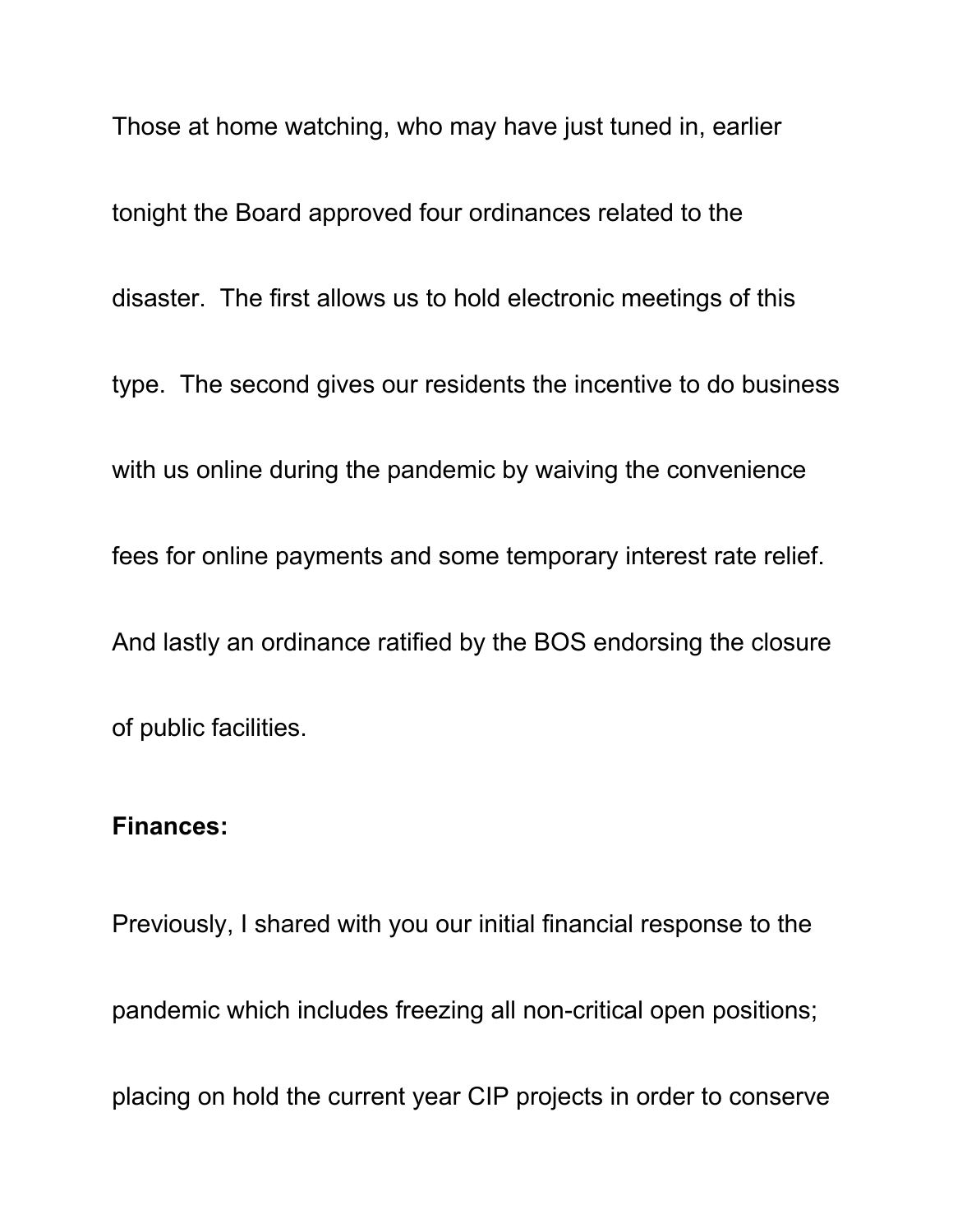cash for future needs; and scrutinizing in greater detail all operational expenses - if they are not essential they are not allowed.

None of these financial measures, and other now necessary reductions in expenses were included in the proposed FY21 budget summary I presented in March. So tonight, before the budget public hearing I will present our FY21 revisions. These revisions are a result of the hard work of County Department leaders and Constitutional officers across the organization, working with Finance under very difficult circumstances and tight deadlines. These budget changes were shared with the Board and posted on the website prior to tonight's meeting and we have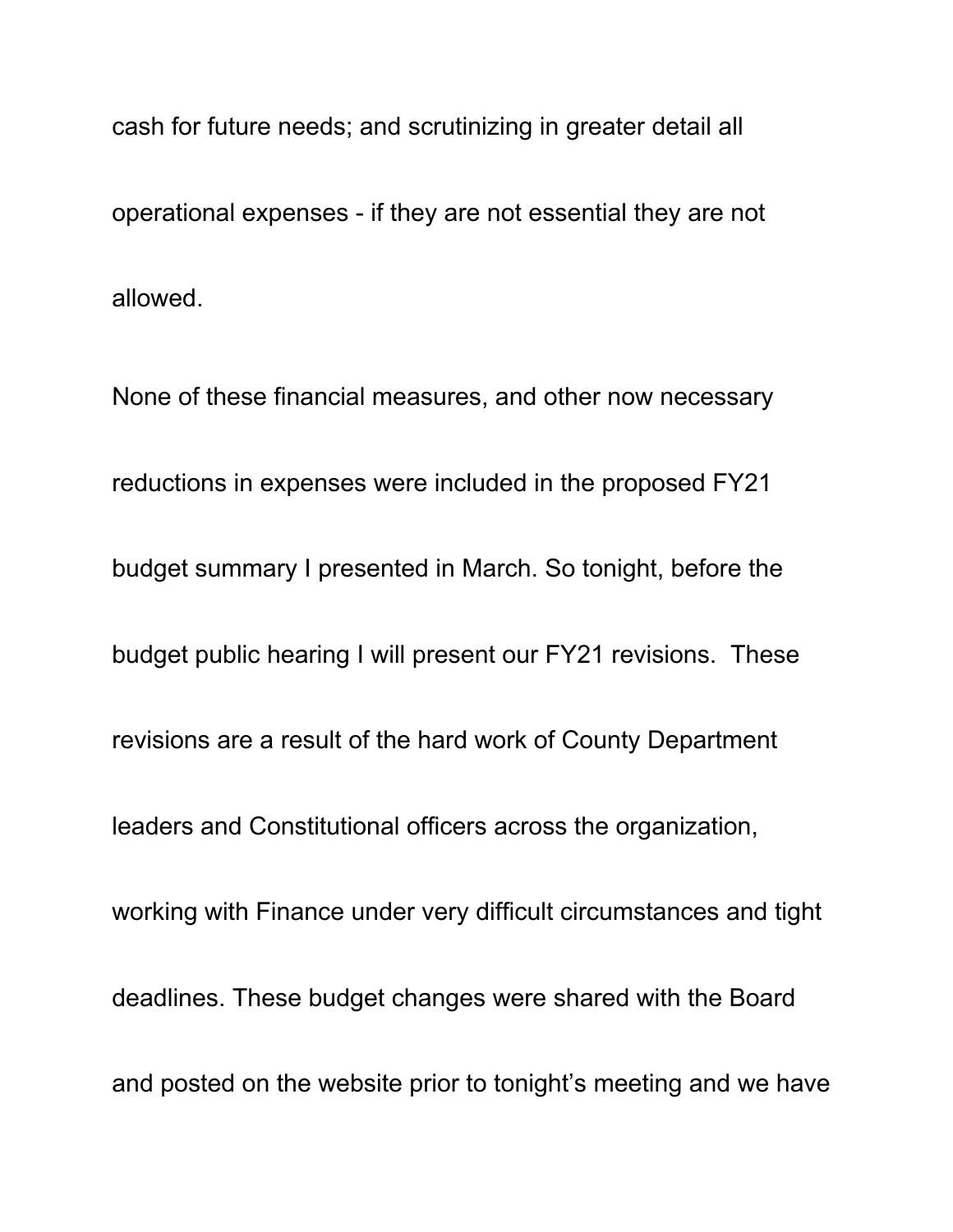established phone lines as Chairman Green explained to enable citizens to offer their comments.

I continue a dialogue with the schools. Dr. Shandor, Theresa Owens, Bill Bowen and I continue to share information on our respective financial situations as they develop. As you might expect we continue to collaborate on budget development for both organizations with the intent of looking to the Board's priorities.

# **Actions as a result of the Medical Emergency:**

Early on we established a COVID-19 task force, composed of employees across County Departments/functions including the York County School Division, to monitor the spread of the disease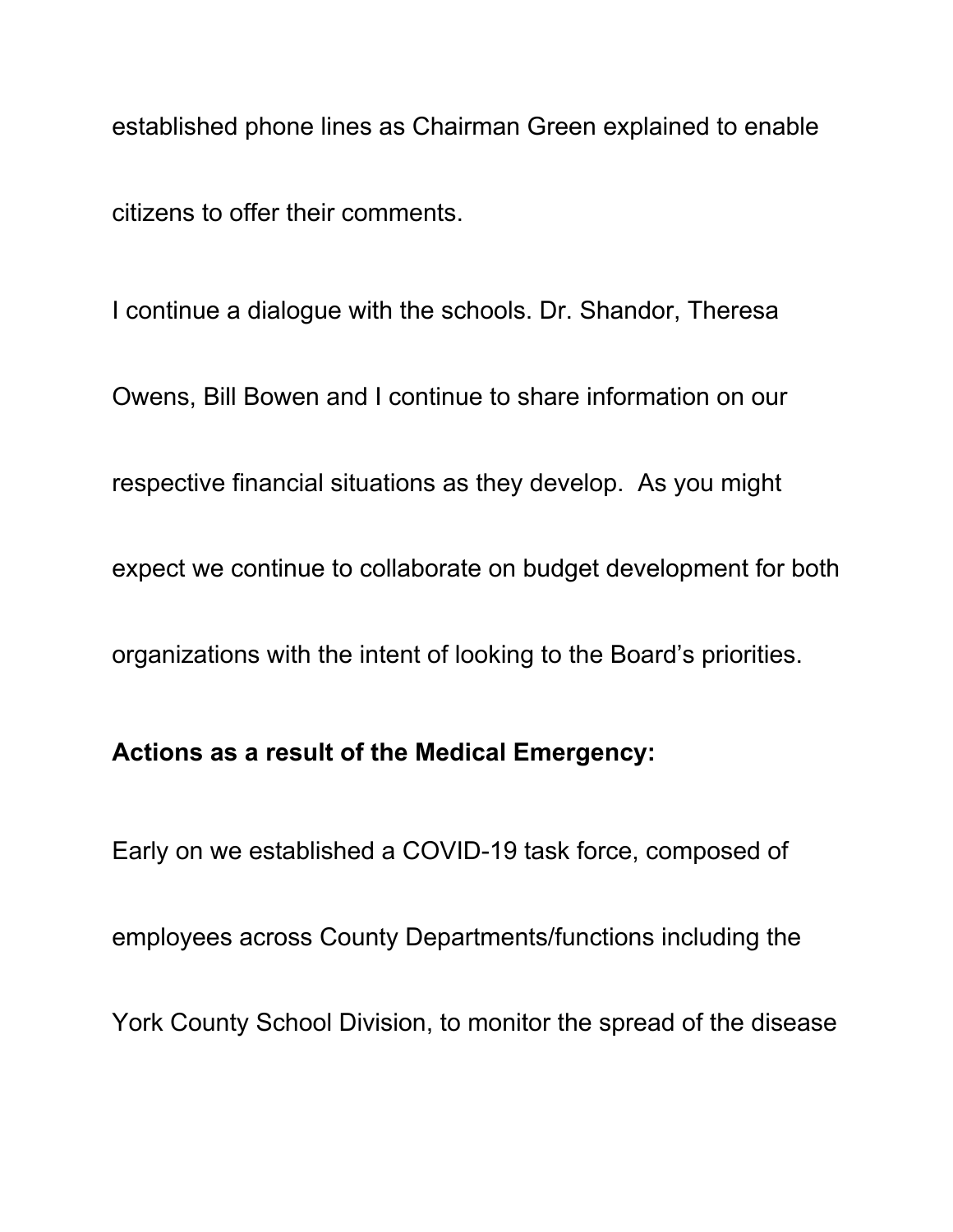and develop contingencies. This group helped us with identifying the facilities that needed to be closed first, including the Senior Center and the libraries. This group was able to, early on, help us understand the impact on employees, identify resources and needs to make telecommuting an option, and establish new procedures. Best of all, they offered us a way to measure the pulse of the employees. This interdepartmental group recently completed its work developing a phased reopening scenario I shared with the BOS yesterday. Since then I have added a couple of additional smaller task force groups—Human Resources that has been monitoring the CARES ACT and taking the lead in employee policy updates. There is also a Finance task force,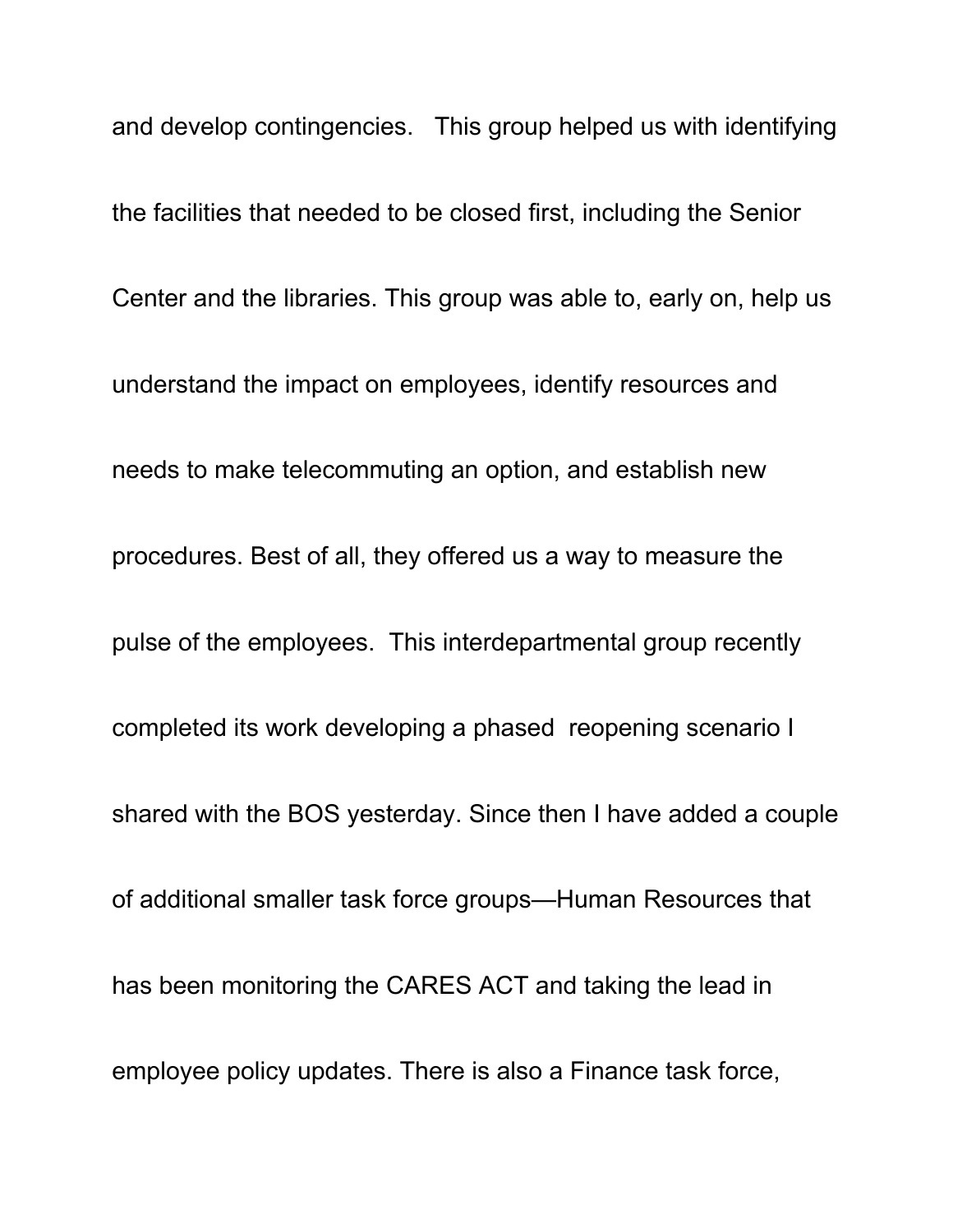tracking purchasing and expenses, procedures, and long-range impacts.

Facilities started closing to the public on March  $16<sup>th</sup>$  and staff has been alternating their days in the office and working from home in order to accomplish social distancing. I am pleased, for all of our sakes, this has worked reasonably well. But as summer weather approaches, it is not easy to see our waterfront empty of recreation and retail activity. With the Governor's Stay At Home Order, County Departments have had to be innovative in their delivery of service, from holding our live Library Story Time Sessions via Facebook to issuing online library cards. We have been promoting the use of drop boxes for documents and checks,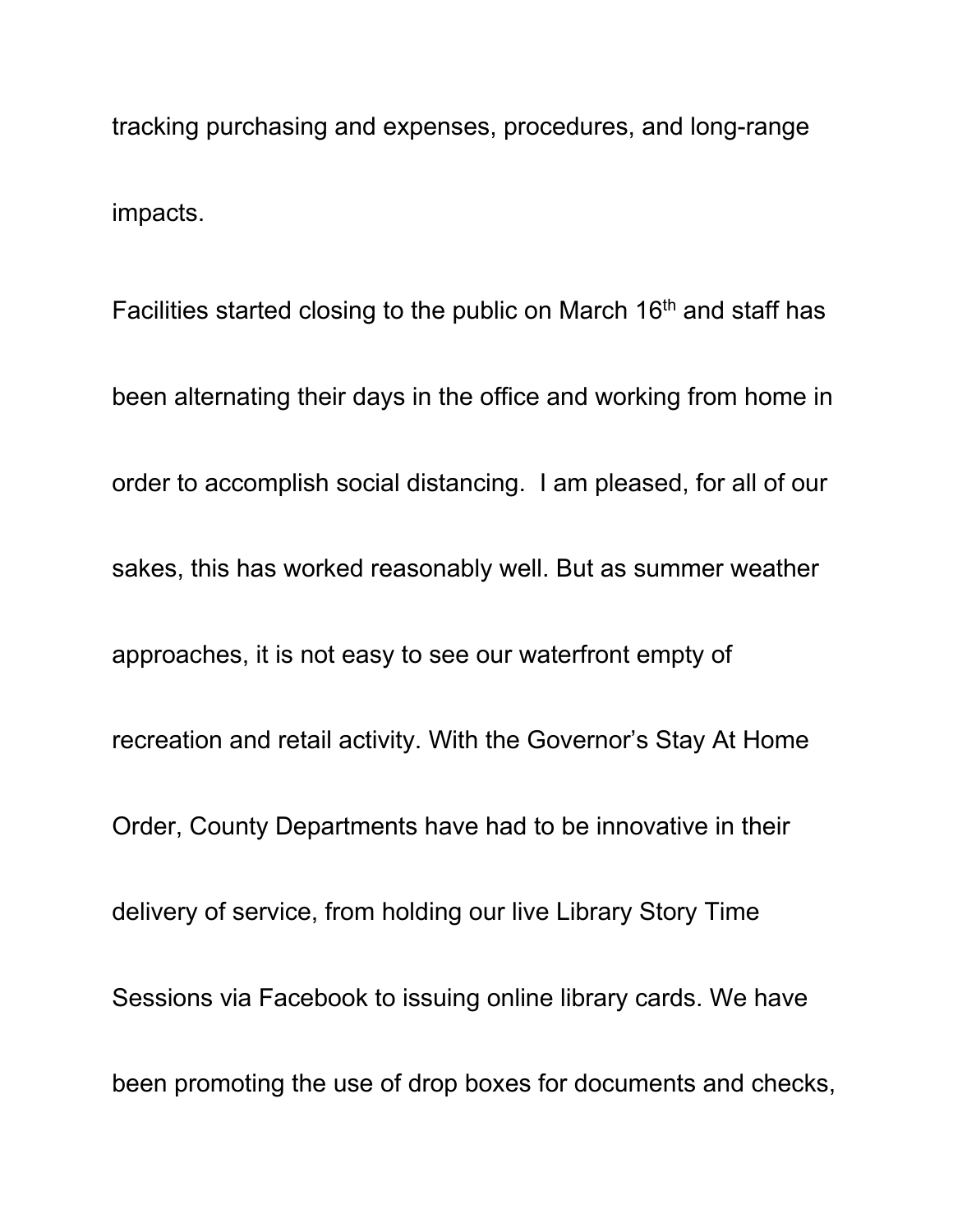along with our internal and external meetings all conducted thru teleconferencing. The technology aspect has been a good story for us. We were from the onset of the pandemic in a strong technology stance due to the Board's strategic priorities. We believe this stance on technology has allowed us to be very responsive in this crisis. IT staff was quickly able to transition many of our staff to work on a secure network from home; implement broad use of teleconferencing; and utilize a mobile app routing calls through the County's phone network to mobile phones, making the experience seamless to residents calling office numbers.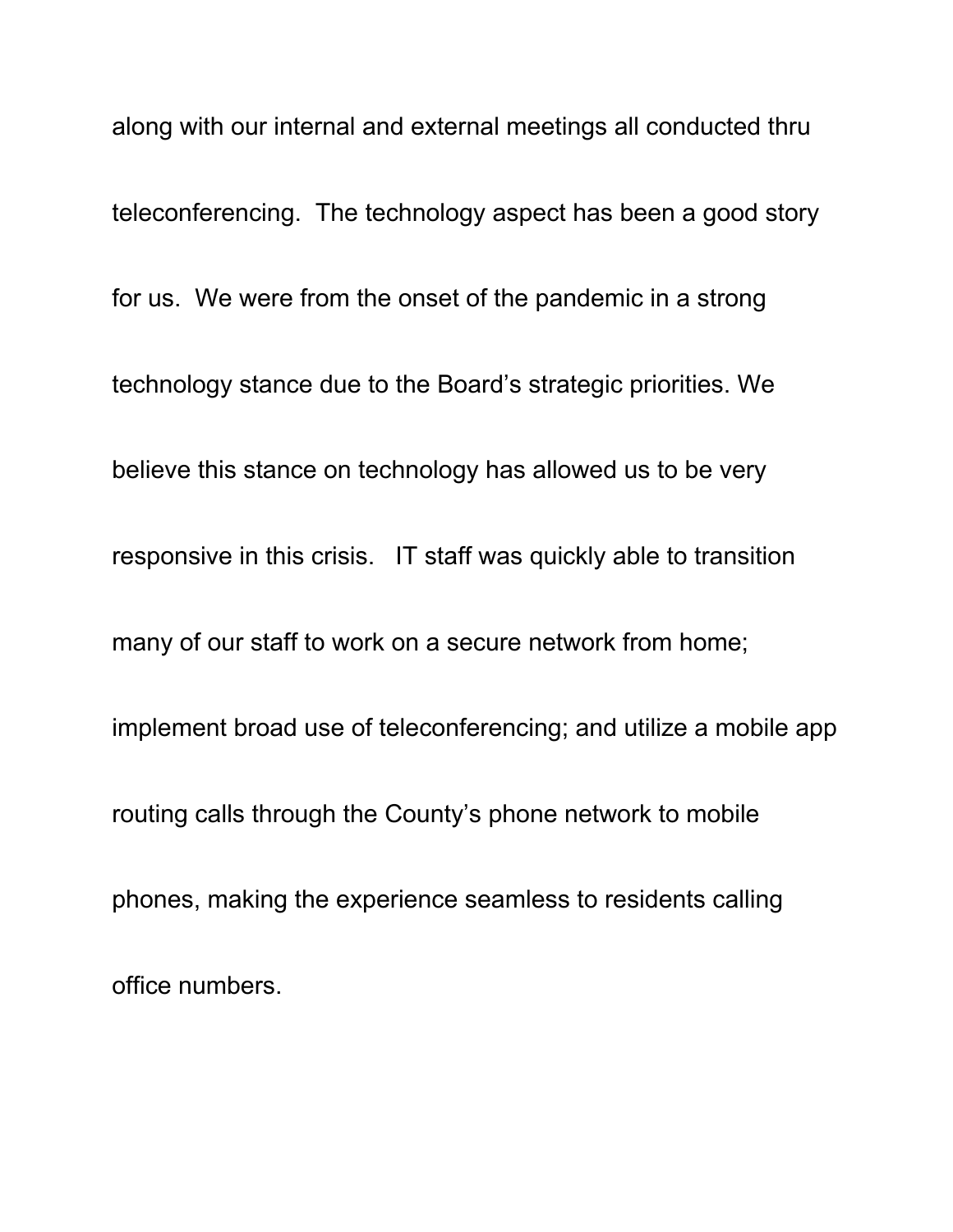For our residents, in addition to the closing of play grounds and the beach, there are a few operational changes that have been especially impactful. Our Visit Yorktown efforts have largely been put on hold, but I am happy to report that Yorktown Market Days will return this Saturday with some changes. The market will move to the MAC and be pre-order and pickup only. While we look forward to getting back to full markets at the waterfront, we have had a very positive response to this approach, one that many other markets in the area are using. We expect to welcome our concerts and seasonal events back as soon as it is safe to do so. The other significant operational inconvenience is at the Transfer station and our VPPSA service. Two weeks ago VPSSA, under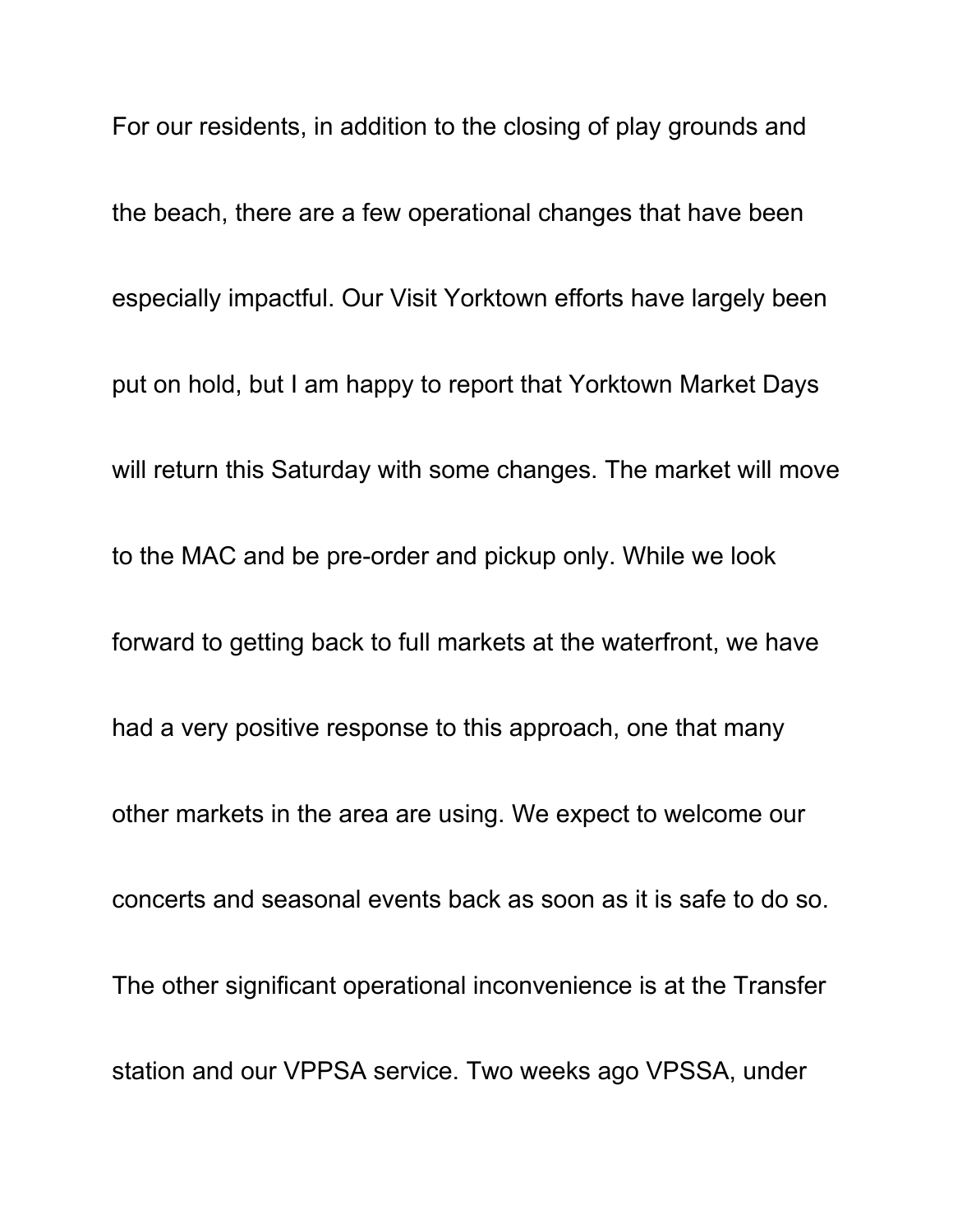the Governor's Executive Order, shut its compost facility down and yard debris collection. What a terrible decision and we *ALL*  got calls. I am happy to report that our Public Works staff has stepped in to man the drop-offs and we continue to promote the County's curbside pickup service as well as stay vigilant on the trash pickup operation which, due to everyone staying home, is quite heavy for this time of year.

While our citizens are sheltering in place, our Office of Economic Development has been busy putting together resources for our businesses to help them navigate the crisis by closely following the SBA and CARES Act offerings for grants and business support, and updating their pages with links and sharing them on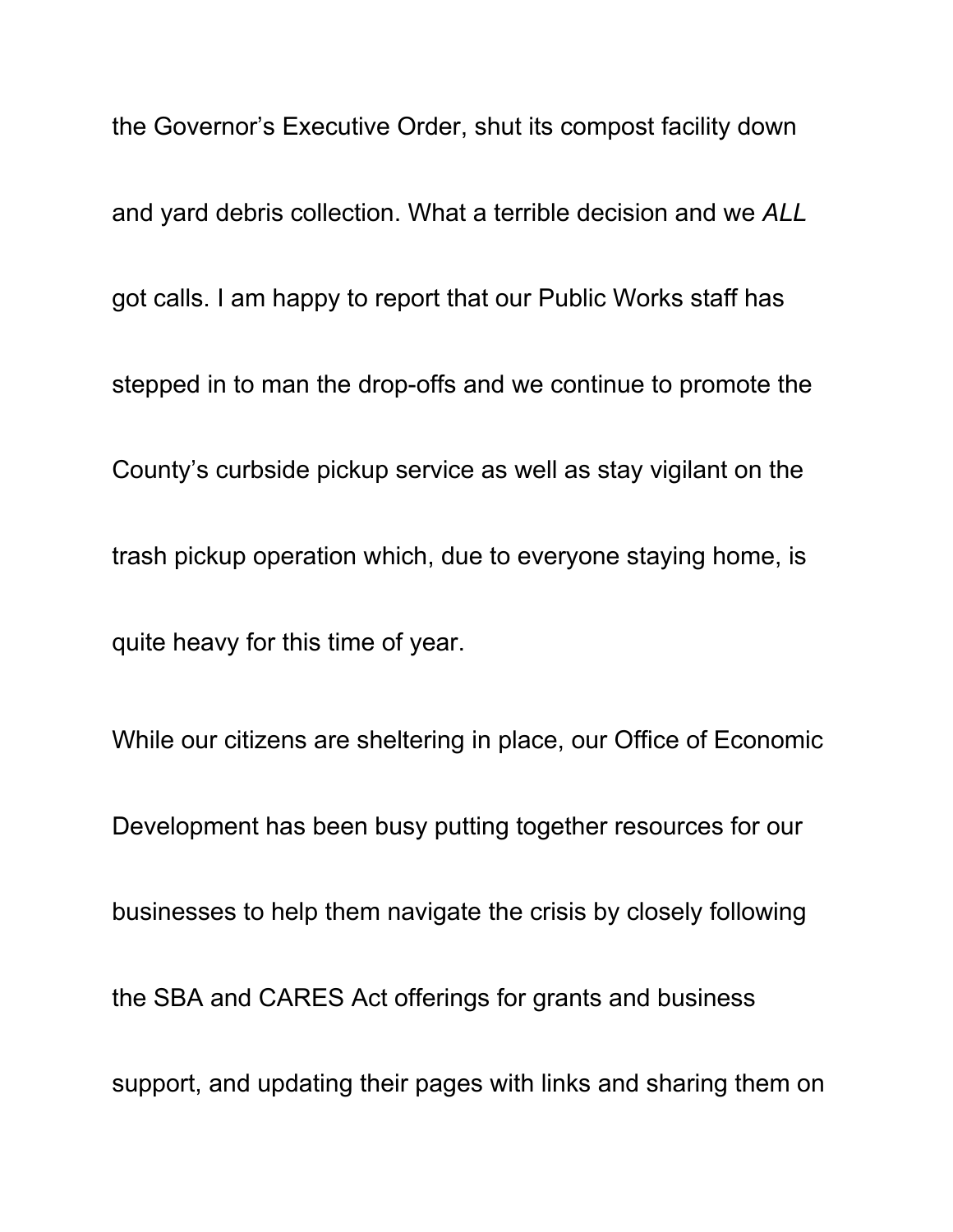social media. Economic Development staff also put together a very robust listing of local restaurants and retail businesses that are open, including hours and operation details. All of these resources can be accessed through the County webpage and the Economic Development website.

One thing that is working well during this crisis is the regional cooperation. Specifically on the Peninsula we started with a commitment to work together and continue to meet virtually at least once or twice a week. Our Public Safety, Public Affairs and the CAO's have A LOT of conference calls, but they are very helpful and cooperation seems to be at an all-time high! You may have seen the videoconference with Dr. Julian, acting director of